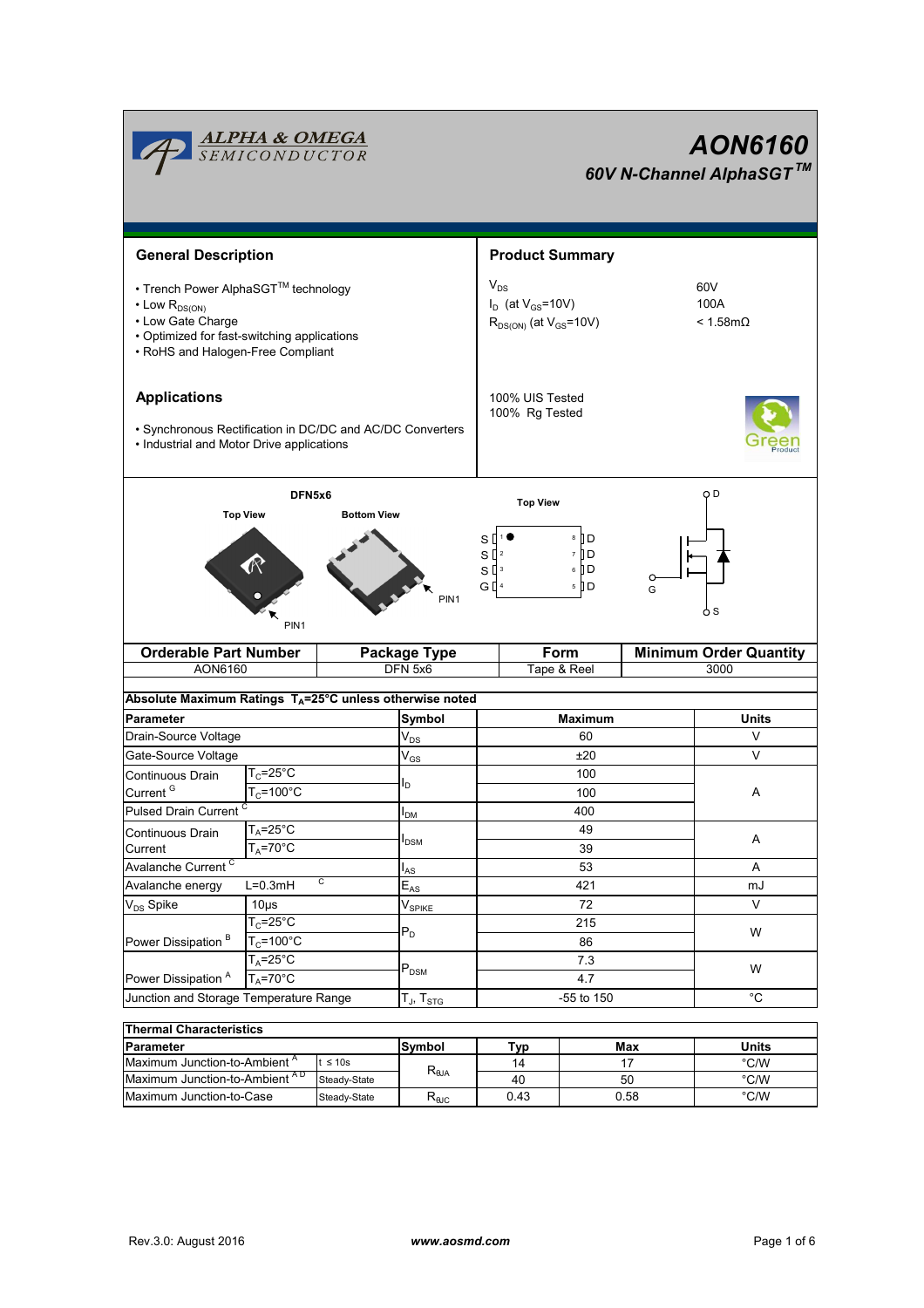

#### **Electrical Characteristics (TJ=25°C unless otherwise noted)**

| <b>Symbol</b>                          | <b>Conditions</b><br><b>Parameter</b>                                 |                                                                                                          |                   | Min  | Typ  | <b>Max</b> | <b>Units</b> |
|----------------------------------------|-----------------------------------------------------------------------|----------------------------------------------------------------------------------------------------------|-------------------|------|------|------------|--------------|
|                                        | <b>STATIC PARAMETERS</b>                                              |                                                                                                          |                   |      |      |            |              |
| $BV_{DSS}$                             | $I_D = 250 \mu A$ , $V_{GS} = 0V$<br>Drain-Source Breakdown Voltage   |                                                                                                          |                   | 60   |      |            | V            |
| $I_{DSS}$                              |                                                                       | $V_{DS}$ =60V, $V_{GS}$ =0V                                                                              |                   |      |      | 1          |              |
|                                        | Zero Gate Voltage Drain Current                                       |                                                                                                          | $T_{\rm J}$ =55°C |      |      | 5          | μA           |
| $I_{GSS}$                              | Gate-Body leakage current                                             | $V_{DS}$ =0V, $V_{GS}$ = $\pm$ 20V                                                                       |                   |      |      | ±100       | nA           |
| $V_{GS(th)}$                           | Gate Threshold Voltage                                                | $V_{DS} = V_{GS}$ , $I_D = 250 \mu A$                                                                    |                   | 2.1  | 2.55 | 3.4        | V            |
| $R_{DS(ON)}$                           | Static Drain-Source On-Resistance                                     | $V_{GS}$ =10V, $I_D$ =20A                                                                                |                   |      | 1.3  | 1.58       | $m\Omega$    |
|                                        |                                                                       |                                                                                                          | $T_J = 125$ °C    |      | 2.2  | 2.7        |              |
| $g_{FS}$                               | <b>Forward Transconductance</b>                                       | $V_{DS} = 5V$ , $I_D = 20A$                                                                              |                   |      | 90   |            | S            |
| $V_{SD}$                               | Diode Forward Voltage                                                 | $I_S = 1A$ , $V_{GS} = 0V$                                                                               |                   |      | 0.66 | 1          | $\vee$       |
| $I_{\rm S}$                            | Maximum Body-Diode Continuous Current G                               |                                                                                                          |                   |      |      | 100        | A            |
|                                        | <b>DYNAMIC PARAMETERS</b>                                             |                                                                                                          |                   |      |      |            |              |
| $\mathbf{C}_{\mathsf{iss}}$            | Input Capacitance                                                     | $V_{GS}$ =0V, $V_{DS}$ =30V, f=1MHz                                                                      |                   | 5180 | 6485 | 7790       | pF           |
| $C_{\rm oss}$                          | <b>Output Capacitance</b>                                             |                                                                                                          |                   | 730  | 1050 | 1370       | pF           |
| $\mathbf{C}_{\text{rss}}$              | Reverse Transfer Capacitance                                          |                                                                                                          |                   | 5    | 30   | 55         | pF           |
| $R_{g}$                                | Gate resistance                                                       | $f = 1$ MHz                                                                                              |                   | 0.5  | 1.1  | 1.7        | Ω            |
|                                        | <b>SWITCHING PARAMETERS</b>                                           |                                                                                                          |                   |      |      |            |              |
| $Q_g(10V)$                             | <b>Total Gate Charge</b>                                              | $V_{GS}$ =10V, $V_{DS}$ =30V, $I_D$ =20A                                                                 |                   |      | 85   | 120        | nC           |
| $\mathsf{Q}_{\text{gs}}$               | Gate Source Charge                                                    |                                                                                                          |                   |      | 24.5 |            | nC           |
| $\mathsf{Q}_{\underline{\mathsf{gd}}}$ | Gate Drain Charge                                                     |                                                                                                          |                   |      | 13   |            | nC           |
| $t_{D(0n)}$                            | Turn-On DelayTime                                                     | $V_{\text{GS}}$ =10V, V <sub>DS</sub> =30V, R <sub>1</sub> =1.5 $\Omega$ ,<br>$R_{\text{GFN}} = 3\Omega$ |                   |      | 19   |            | ns           |
| $t_r$                                  | Turn-On Rise Time                                                     |                                                                                                          |                   |      | 10.5 |            | ns           |
| $t_{D(off)}$                           | Turn-Off DelayTime                                                    |                                                                                                          |                   |      | 51   |            | ns           |
| $\mathbf{t}_\text{f}$                  | <b>Turn-Off Fall Time</b>                                             |                                                                                                          |                   |      | 12   |            | ns           |
| $t_{rr}$                               | Body Diode Reverse Recovery Time                                      | $I_F$ =20A, di/dt=500A/ $\mu$ s                                                                          |                   | 15   | 33   | 50         | ns           |
| $Q_{rr}$                               | $I_F$ =20A, di/dt=500A/ $\mu$ s<br>Body Diode Reverse Recovery Charge |                                                                                                          | 110               | 176  | 250  | nC         |              |

A. The value of R<sub>6JA</sub> is measured with the device mounted on 1in<sup>2</sup> FR-4 board with 2oz. Copper, in a still air environment with T<sub>A</sub> =25°C. The Power dissipation P<sub>DSM</sub> is based on R <sub>θJA</sub> t≤ 10s and the maximum allowed junction temperature of 150°C. The value in any given application depends on the user's specific board design.

B. The power dissipation P<sub>D</sub> is based on T<sub>J(MAX)</sub>=150°C, using junction-to-case thermal resistance, and is more useful in setting the upper<br>dissipation limit for cases where additional heatsinking is used.

C. Single pulse width limited by junction temperature  $T_{J(MAX)}$ =150°C.

D. The  $R_{\theta J\Delta}$  is the sum of the thermal impedance from junction to case  $R_{\theta JC}$  and case to ambient.

E. The static characteristics in Figures 1 to 6 are obtained using <300µs pulses, duty cycle 0.5% max.

F. These curves are based on the junction-to-case thermal impedance which is measured with the device mounted to a large heatsink, assuming a maximum junction temperature of  $T_{J(MAX)}$ =150°C. The SOA curve provides a single pulse rating.

G. The maximum current rating is package limited.

H. These tests are performed with the device mounted on 1 in<sup>2</sup> FR-4 board with 2oz. Copper, in a still air environment with T<sub>A</sub>=25°C.

APPLICATIONS OR USE AS CRITICAL COMPONENTS IN LIFE SUPPORT DEVICES OR SYSTEMS ARE NOT AUTHORIZED. AOS DOES NOT ASSUME ANY LIABILITY ARISING OUT OF SUCH APPLICATIONS OR USES OF ITS PRODUCTS. AOS RESERVES THE RIGHT TO IMPROVE PRODUCT DESIGN,FUNCTIONS AND RELIABILITY WITHOUT NOTICE.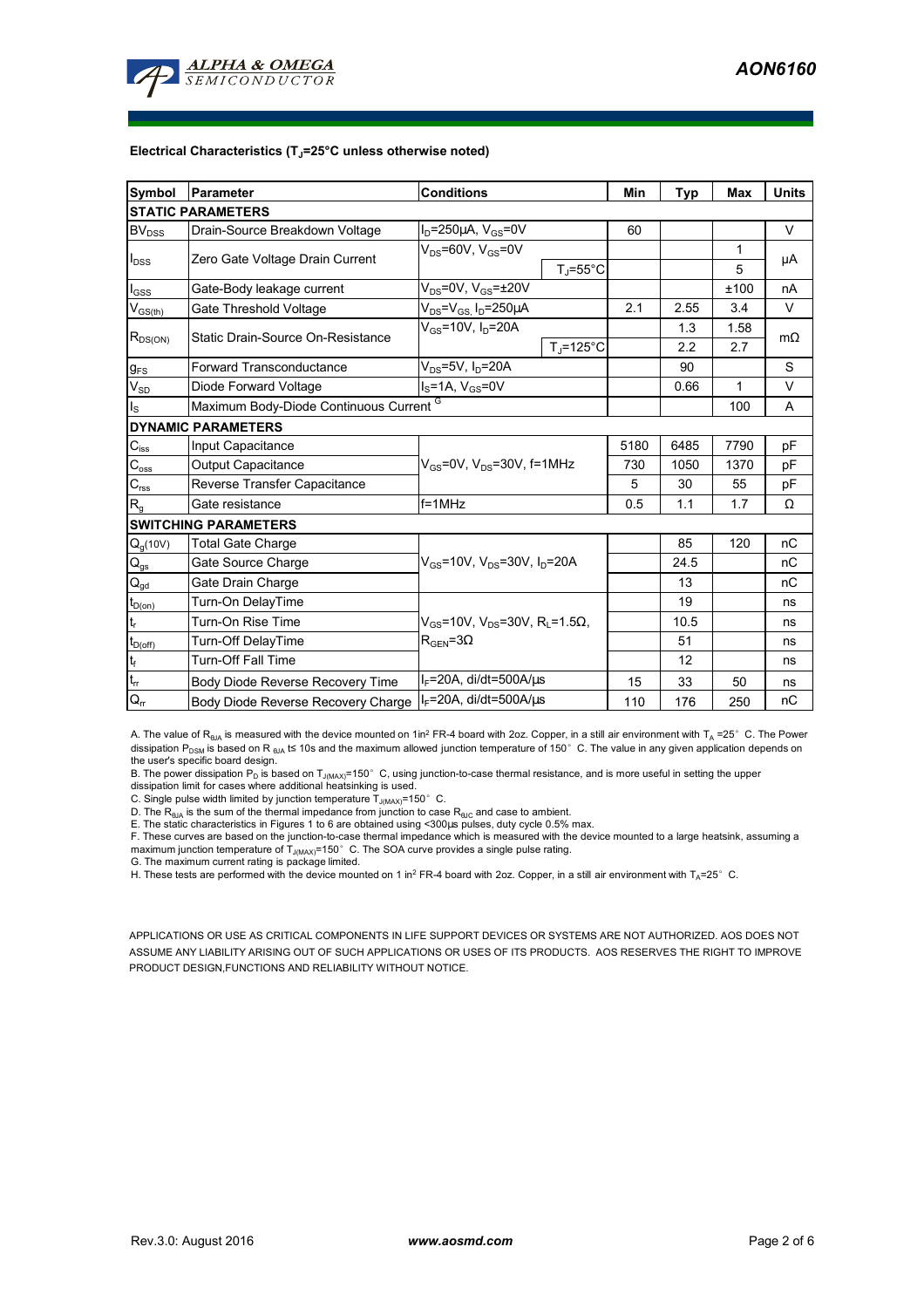

# **TYPICAL ELECTRICAL AND THERMAL CHARACTERISTICS**

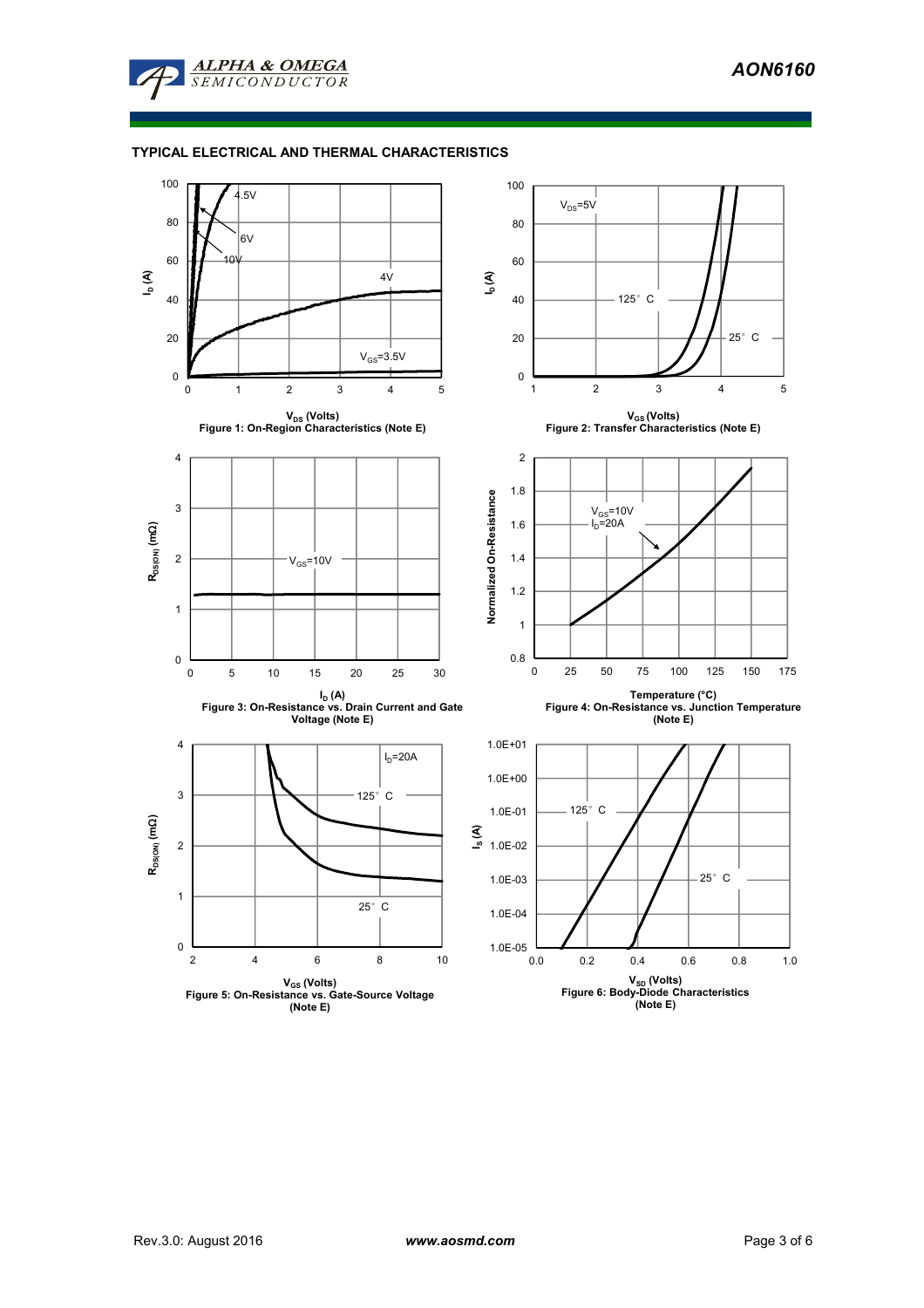

# **TYPICAL ELECTRICAL AND THERMAL CHARACTERISTICS**



**Pulse Width (s) Figure 11: Normalized Maximum Transient Thermal Impedance (Note F)**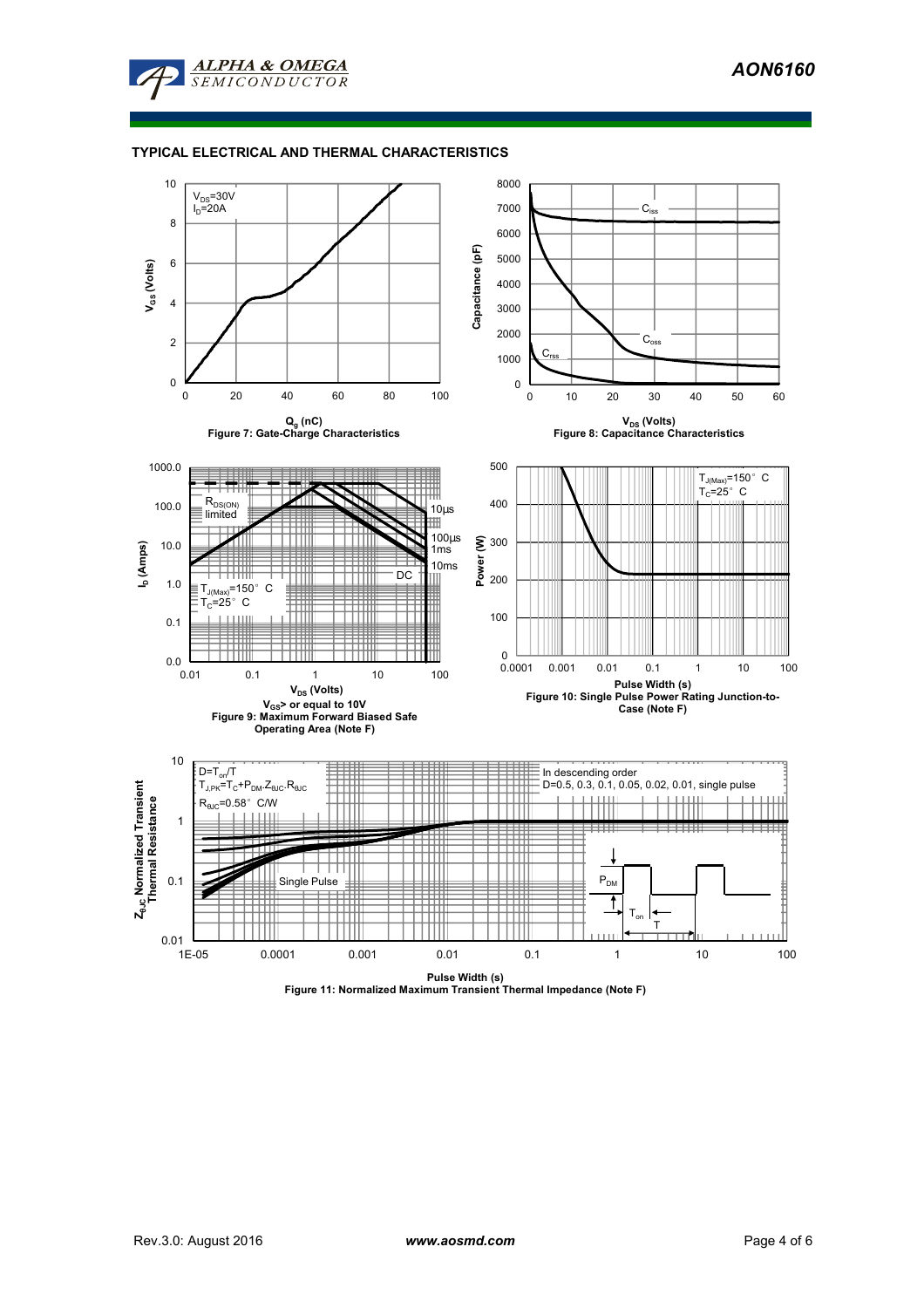

# **TYPICAL ELECTRICAL AND THERMAL CHARACTERISTICS**







**Pulse Width (s) Figure 15: Normalized Maximum Transient Thermal Impedance (Note H)**